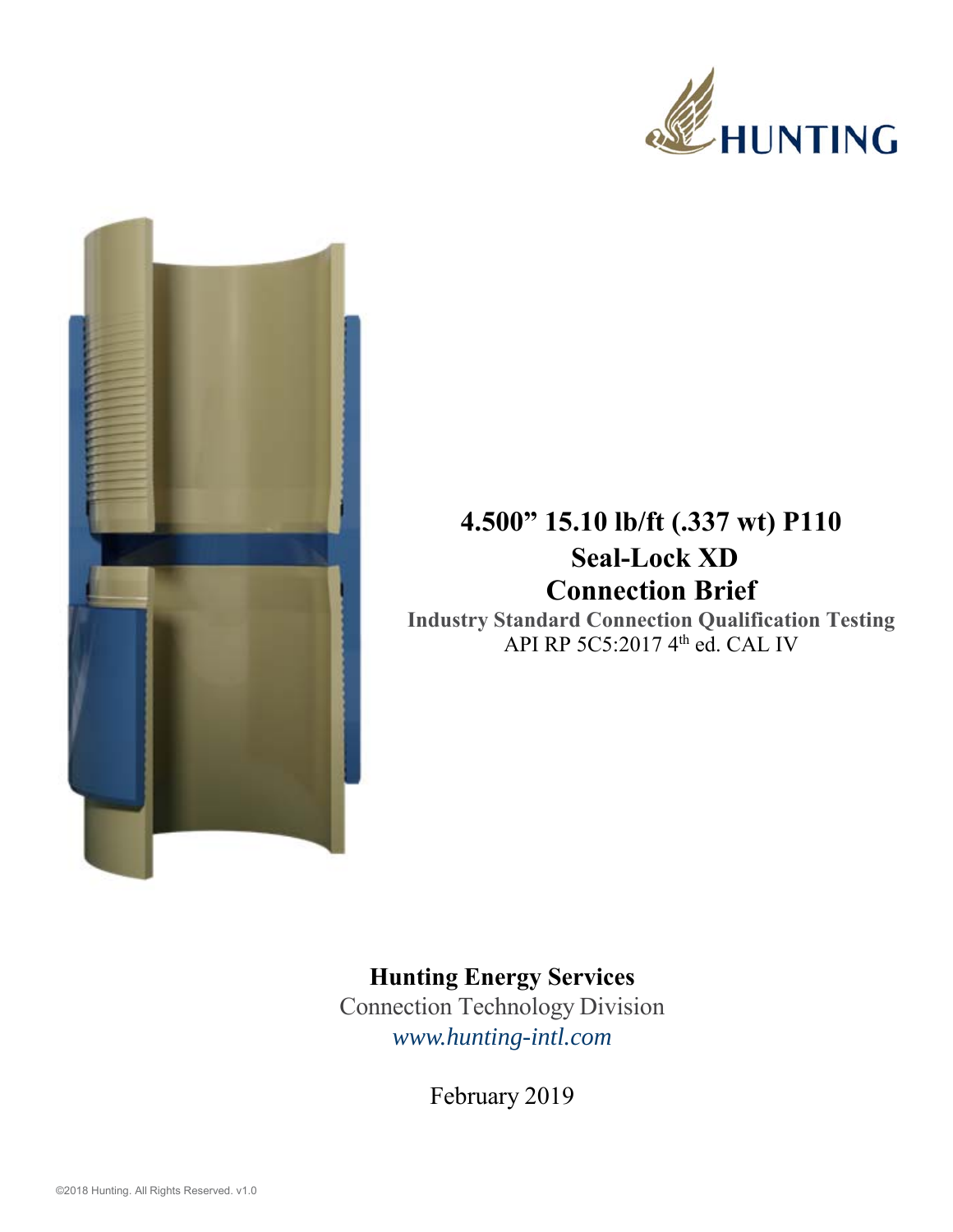

Qualification tests were conducted in accordance with API RP 5C5:2017 CAL IV test protocol. The qualification testing was conducted at Mechanical Testing Services (MTS) laboratory located in Waller, Texas. All testing was witnessed by TIEC Third Party Inspection Company. The manufacturing and testing of the specimens was conducted from September 2019 until January 2019.

The product was qualified using combined load testing under ambient and elevated temperatures (180˚C), which includes tension, compression, internal pressure, external pressure and applied bending. Combined loads varied from 571 kips tension to 571 kips of compression with over 18,000 psi of internal pressure and 14,000 psi of external pressure for the various defined API load points. Bending of 20°/100ft was also tested in conjunction with the combined loads.

| Specimen<br>Geometry | <b>MBG</b>               | <b>FMU</b> | <b>Bake</b> | $TS-B$ | $TS-C$ | TS-A<br>90% | TS-A<br>95% | LL |
|----------------------|--------------------------|------------|-------------|--------|--------|-------------|-------------|----|
| SP1 (XH-XL)          | X                        | Χ          | Χ           | Χ      | X      | X           | X           | X  |
| SP2 (XH-XL)          | $\overline{\phantom{0}}$ | Χ          | X           | Χ      | X      | X           | X           | X  |
| SP3 (L-H)            | Χ                        | Χ          | X           | X      | X      | X           | Χ           | X  |
| $SP4(L-L)$           | Χ                        | X          | X           | Χ      | X      | X           | X           | X  |
| SP5 (H-H)            | X                        | X          |             |        |        |             |             | Χ  |

All required specimen geometries successfully passed the CAL IV protocol.

## **Physical Testing Summary**

Limit Load Testing of the Specimens was conducted after the required CAL IV combined load testing sequence. Failure loads included over 640 kips of pure tension, 552 kips of tension with 22,200 psi of internal pressure, 287 kips of compression with 21,654 psi of external pressure, 690 kips of tension with over 18,400 psi of internal pressure, and 267 kips of compression with over 13,325 psi internal pressure. All limit load testing was well beyond the 100% VME failure criteria defined for the connection.

There were no known deviations from the API RP 5C5:2017 protocol during the Cal IV qualification testing.

The 4.500 15.10 (0.337 wall) Seal‐Lock XD connection was successfully qualified to API RP 5C5:2017 CAL IV requirements.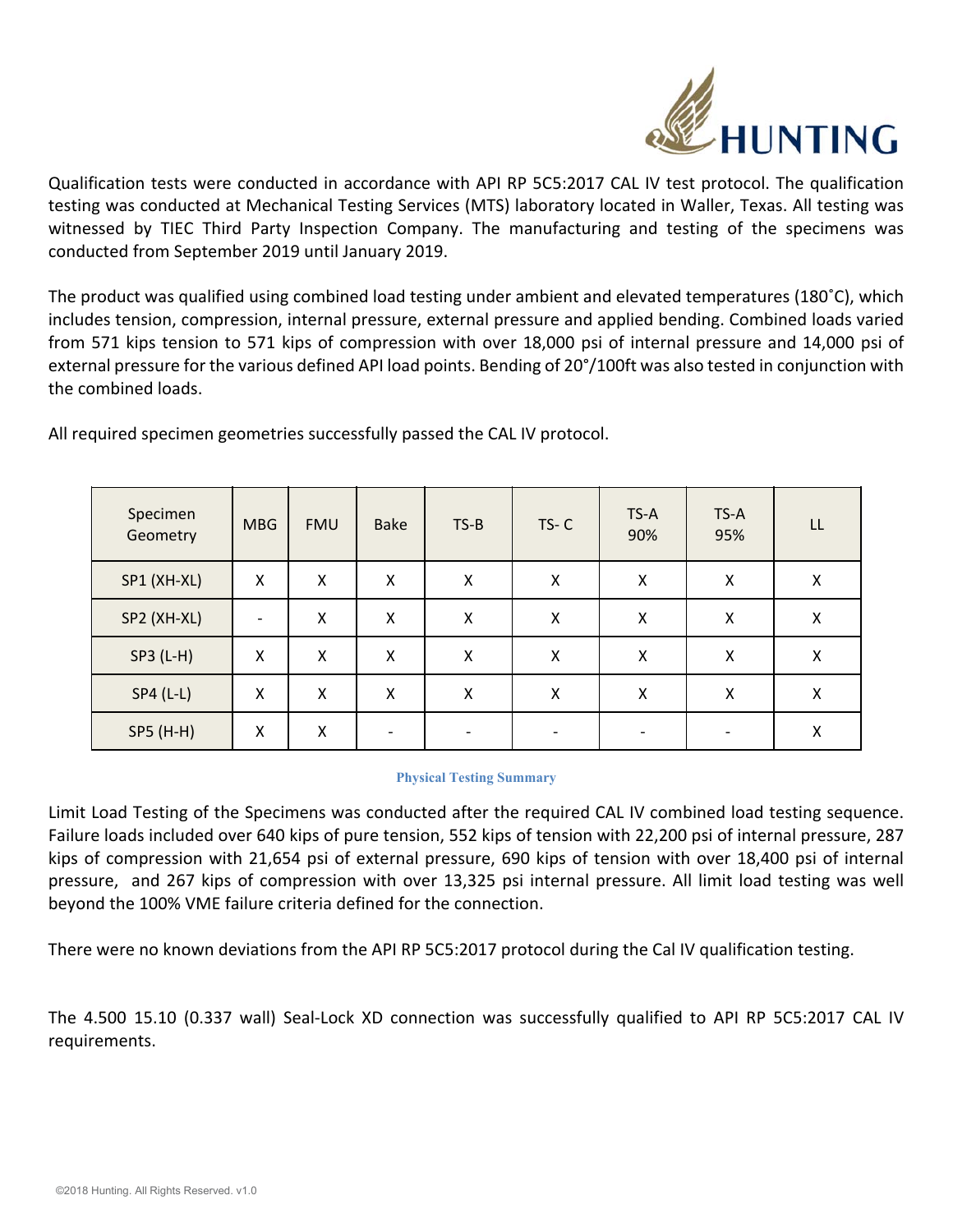

|      | <b>Pipe Body Data</b>                  |           |                   |                                     |         |                   |  |  |  |  |
|------|----------------------------------------|-----------|-------------------|-------------------------------------|---------|-------------------|--|--|--|--|
|      | Nominal OD:                            | 4.500     | in                |                                     |         |                   |  |  |  |  |
|      | Nominal Wall:                          | .337      | in                |                                     |         |                   |  |  |  |  |
|      | Nominal Weight:                        | 15.10     | lb/ft             |                                     |         |                   |  |  |  |  |
|      | Plain End Weight:                      | 15.10     | lb/ft             |                                     |         |                   |  |  |  |  |
|      | <b>Material Grade:</b>                 | API P-110 |                   |                                     |         |                   |  |  |  |  |
|      | Mill/Specification:                    | API       |                   |                                     |         |                   |  |  |  |  |
|      | Yield Strength:                        | 110,000   | psi               |                                     |         |                   |  |  |  |  |
|      | Tensile Strength:                      | 125,000   | psi               |                                     |         |                   |  |  |  |  |
|      | Nominal ID:                            | 3.826     | in                |                                     |         |                   |  |  |  |  |
|      | <b>API Drift Diameter:</b>             | 3.701     | in                |                                     |         |                   |  |  |  |  |
|      | <b>Special Drift Diameter:</b>         | None      | in                |                                     |         |                   |  |  |  |  |
| RBW: |                                        | 87.5%     |                   |                                     |         |                   |  |  |  |  |
|      | <b>Body Yield:</b>                     | 485,000   | lbf               |                                     |         |                   |  |  |  |  |
|      | Burst:                                 | 14,420    | psi               |                                     |         |                   |  |  |  |  |
|      | Collapse:                              | 14,340    | psi               |                                     |         |                   |  |  |  |  |
|      | Pin Bored ID:                          | 3.781     | in                | SC Pin Bored ID:                    | 3.781   | in                |  |  |  |  |
|      | <b>Connection Data</b><br>Standard OD: | 5.145     | in                | Special Clearance OD (SC):          | 5.081   | in                |  |  |  |  |
|      |                                        |           |                   |                                     |         |                   |  |  |  |  |
|      | <b>Critical Section Area:</b>          | 4.40744   | in <sup>2</sup>   | <b>SC Critical Section Area:</b>    | 4.407   | $in^2$            |  |  |  |  |
|      | Coupling Length:                       | 10.020    | in                | <b>SC Coupling Length:</b>          | 10.020  | in                |  |  |  |  |
|      | Tensile Efficiency:                    | 100.0%    |                   | <b>SC Tensile Efficiency:</b>       | 100.0%  |                   |  |  |  |  |
|      | <b>Compressive Efficiency:</b>         | 100.0%    |                   | SC Compressive Efficiency:          | 100.0%  |                   |  |  |  |  |
|      | Longitudinal Yield Strength: 485,000   |           | lbf               | SC Longitudinal Yield:              | 485,000 | lbf               |  |  |  |  |
|      | <b>Compressive Limit:</b>              | 485,000   | lbf               | <b>SC Compressive Limit:</b>        | 485,000 | lbf               |  |  |  |  |
|      | <b>Internal Pressure Rating:</b>       | 14,420    | psi               | <b>SC Internal Pressure Rating:</b> | 14,420  | psi               |  |  |  |  |
|      | <b>External Pressure Rating:</b>       | 14,340    | psi               | SC External Pressure Rating: 14,340 |         | psi               |  |  |  |  |
|      | <b>Maximum Bend:</b>                   | 112.1     | $^{\circ}/100$ ft | SC Standard OD Max Bend:            | 112.1   | $^{\circ}/100$ ft |  |  |  |  |
|      | <b>Operational Data</b>                |           |                   |                                     |         |                   |  |  |  |  |
|      | Min Shoulder Torque:                   | 1,180     | ft*lbf            |                                     |         |                   |  |  |  |  |
|      | <b>Max Shoulder Torque:</b>            | 6,270     | ft*lbf            |                                     |         |                   |  |  |  |  |
|      | Minimum Makeup Torque:    7,830        |           | ft*lbf            |                                     |         |                   |  |  |  |  |
|      | Optimum Makeup Torque: 8,700           |           | ft*lbf            |                                     |         |                   |  |  |  |  |
|      | Maximum Makeup Torque: 9,570           |           | ft*lbf            |                                     |         |                   |  |  |  |  |
|      | Minimum Yield:                         | 12,200    | ft*lbf            |                                     |         |                   |  |  |  |  |
|      | <b>Makeup Loss:</b>                    | 4.57      | in                |                                     |         |                   |  |  |  |  |
|      |                                        |           |                   |                                     |         |                   |  |  |  |  |
|      | <b>Notes</b>                           |           |                   |                                     |         |                   |  |  |  |  |

**Connection Datasheet**